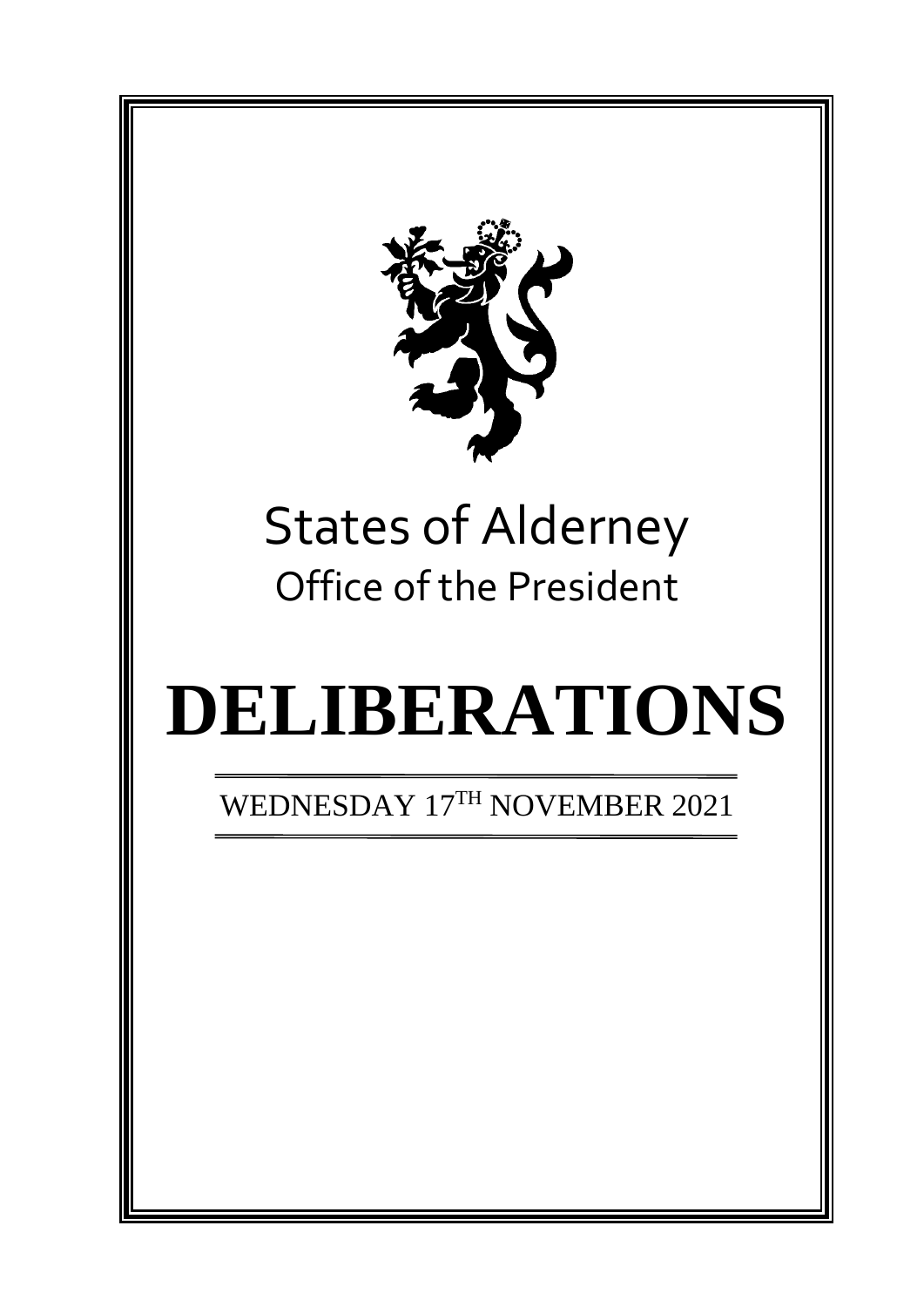# **STATES OF ALDERNEY**

## **DELIBERATIONS**

# **FOR THE STATES MEETING**

### **ON WEDNESDAY 17TH NOVEMBER 2021 AT 1430HRS**

Present: Mr William Tate, President Mr Bill Abel Ms Annie Burgess Mr Ian Carter Mr Kevin Gentle Mr Boyd Kelly Mr Steve Roberts Mr Alex Snowdon

Mr Roy Burke represented His Excellency The Lieutenant-Governor of the Bailiwick of Guernsey.

Apologies were received from Mr McKinley, Mr Harris and Mr Jenkins.

The President thanked everyone present for wearing face coverings and welcomed Mr Burke to his first States Meeting as the Lieutenant-Governor's representative.

#### **Item I Emergency Powers (Coronavirus) (General Provision) (Bailiwick of Guernsey) (No.11) (Amendment) Regulations, 2021**

**The States of Alderney resolved not to annul "The Emergency Powers (Coronavirus) (General Provision) (Bailiwick of Guernsey) (No.11) (Amendment) Regulations, 2021".**

Proposed by Mr Bill Abel Seconded by Mr Alex Snowdon Approved unanimously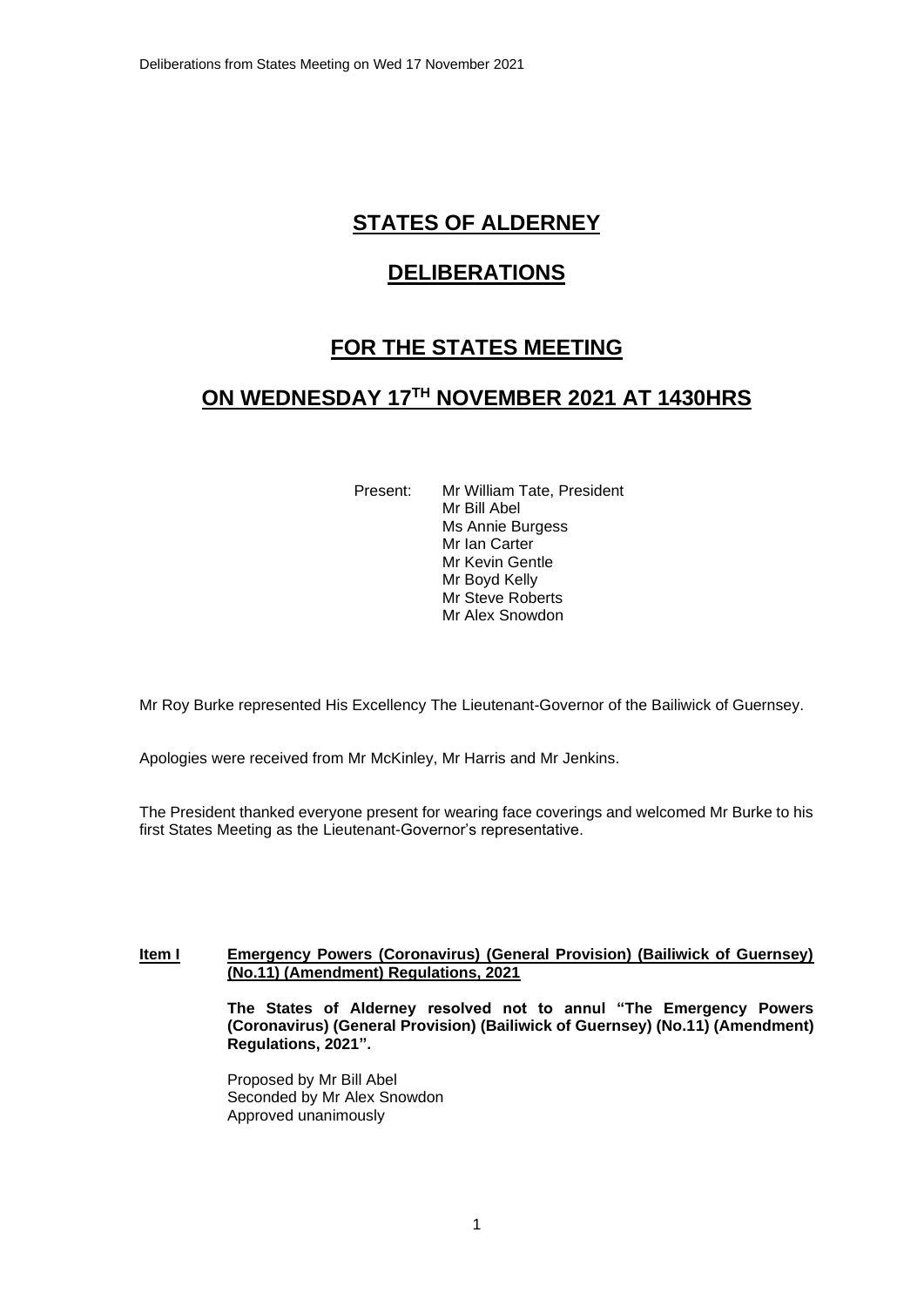#### **Item II Emergency Powers (Coronavirus) (General Provision) (Bailiwick of Guernsey) (No.12) Regulations, 2021**

**The States of Alderney resolved not to annul "The Emergency Powers (Coronavirus) (General Provision) (Bailiwick of Guernsey) (No.12) Regulations, 2021".**

Proposed by Mr Bill Abel Seconded by Mr Alex Snowdon Approved unanimously

#### **Item III The Partnership (Alderney) Law, 2021 and The Limited Partnerships (Alderney) Law, 2021**

**The States of Alderney resolved:** 

- **1. To approve "The Partnership (Alderney) Law, 2021"; and to authorise the Bailiff to present a most humble petition to Her Majesty praying for Her Royal Sanction thereto.**
- **2. To approve "The Limited Partnerships (Alderney) Law, 2021"; and to authorise the Bailiff to present a most humble petition to Her Majesty praying for Her Royal Sanction thereto.**

Proposed by Mr Bill Abel Seconded by Mr Kevin Gentle Approved unanimously

#### **Item IV Public Holidays in 2022**

**The States of Alderney resolved to approve "The Public Holidays (Alderney) Ordinance, 2021".**

Proposed by Mr Bill Abel Seconded by Kevin Gentle Approved unanimously

#### **Item V Amendments to eGambling Legislation**

**The States of Alderney resolved to:**

**1. Approve "The Gambling (Alderney) (Amendment) Law, 2021", and to authorise the Bailiff to present a most humble petition to Her Majesty praying for Her Royal Sanction thereto;**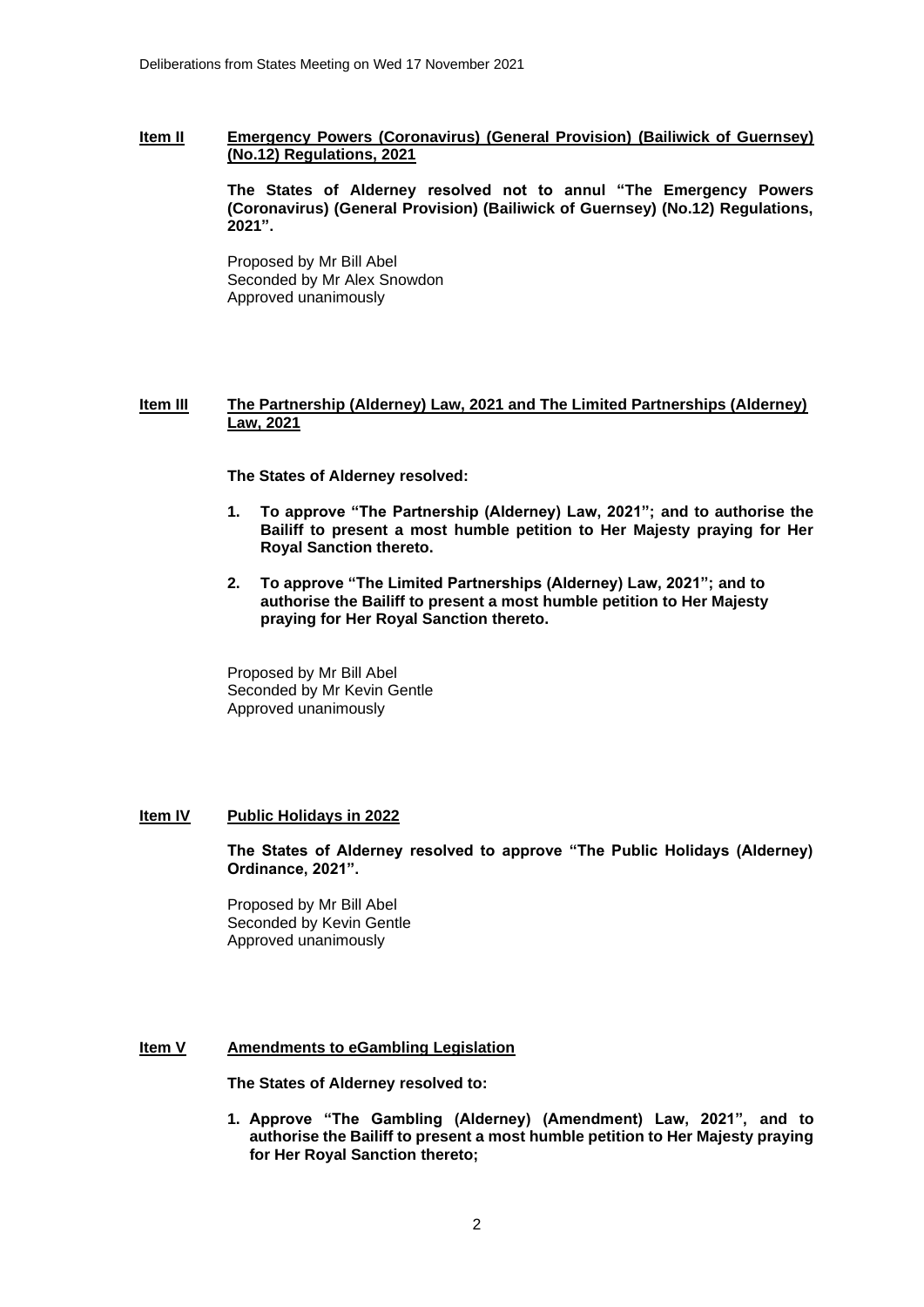**and**

#### **2. Approve "The Alderney eGambling (Amendment) Ordinance, 2021".**

Proposed by Mr Bill Abel Seconded by Mr Boyd Kelly Approved unanimously

#### **Item VI Alderney Property Tax Appeals Panel**

**The States of Alderney resolved to approve the appointment of Mrs Julia White; Mrs Audrey Branch; Mr Raymond Le Poidevin and Mr Keith Bell to become members of the Alderney Property Tax Appeals Panel and furthermore, to approve the appointment of Mrs Julia White as Chair and Mr Keith Bell as Deputy Chair of that Panel.**

Proposed by Mr Bill Abel Seconded by Mr Ian Carter Approved unanimously

#### **Item VIII Questions and Reports**

#### **The following questions were received:-**

#### **Question received from Mr Gentle for the Alderney Representatives in the States of Deliberaton:-**

• Could our two Alderney Representatives briefly summarise any matters of importance to Alderney that may have been debated recently in the Guernsey States of Deliberation?

#### **Questions received from Mr Snowdon for the Chairman of Policy & Finance Committee:-**

- 1. Would the Chairman explain if any public presentation from Alderney Housing Association (AHA) will take place soon, detailing social housing strategy and explaining short, medium and long term planning to address the social housing crisis?
- 2. Are there any updates around child-care delivery, in order to ensure working people can improve their labour output by increasing working hours?
- 3. Could the Chairman outline the current situation with the PSO contract and why the States of Guernsey is exploring the options for a longer runway for Alderney Airport?
- 4. Can you please explain the relationship between States of Alderney (SOA) and Alderney Commission for Renewable Energy (ACRE), can the States of Alderney, elected members direct ACRE with any decisions taken?
- 5. Does the P&F Chairman have any CCA guidance he would like to reinforce to our community?